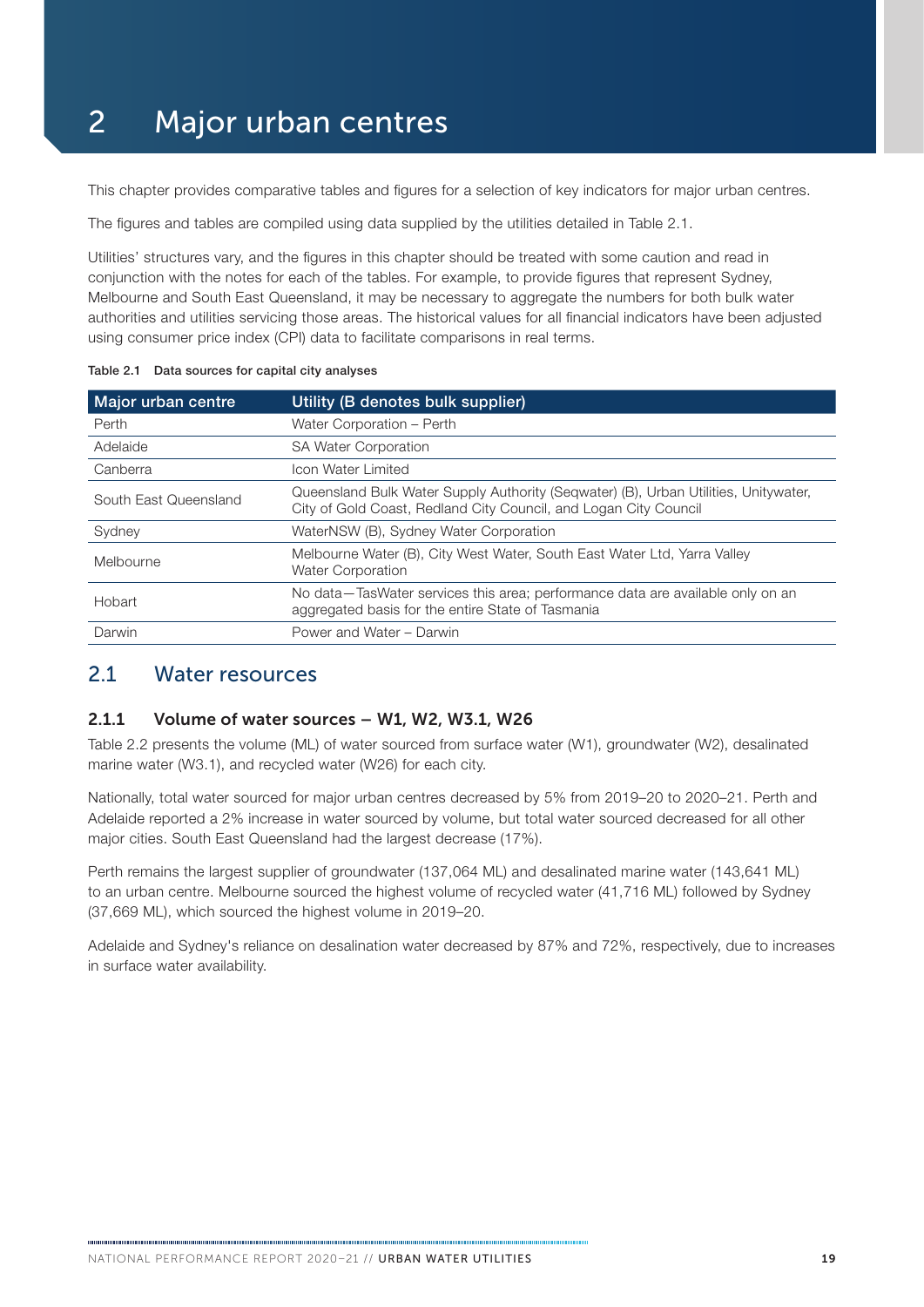| Major<br>urban<br>centre              | Surface water<br>(W1) |                     | Groundwater<br>(W2) |         | <b>Desalinated</b><br>marine water<br>(W3.1) |             | <b>Recycled water</b><br>(W26) |             | <b>Total</b> |             |
|---------------------------------------|-----------------------|---------------------|---------------------|---------|----------------------------------------------|-------------|--------------------------------|-------------|--------------|-------------|
|                                       | 2019-20               | 2020-21             | 2019-20             | 2020-21 | 2019-20                                      | $2020 - 21$ | 2019-20                        | $2020 - 21$ | 2019-20      | $2020 - 21$ |
| Adelaide                              | 127,928               | 163,007             |                     |         | 40,001                                       | 5,139       | 23,803                         | 26,627      | 191.732      | 194,773     |
| Canberra                              | 55.331                | 49,267              |                     |         |                                              |             | 75                             | 27          | 55,406       | 49,294      |
| Darwin                                | 40,663                | 36,313              | 2.794               | 4,271   |                                              |             |                                |             | 43,457       | 40,584      |
| Melbourne <sup>a</sup>                | 330,687               | 313.791             |                     |         | 118,879                                      | 125.381     | 42.877                         | 41.716      | 492.443      | 480,888     |
| Perth                                 | 17.424 <sup>b</sup>   | 17.157 <sup>b</sup> | 135.517             | 137.064 | 140.048                                      | 143.641     | 20,681                         | 22.579      | 313.670      | 320,441     |
| South East<br>Queensland <sup>c</sup> | 365,315               | 290.939             | 14.842              | 13.699  | 13,805                                       | 19.486      | 14.874                         | 15.468      | 408.836      | 339,592     |
| Sydney <sup>d</sup>                   | 467,605               | 510.487             |                     |         | 71,147                                       | 19,609      | 46,919                         | 37.669      | 585.671      | 567,765     |

Notes:

a Melbourne's surface water is sourced from Melbourne Water and South East Water, while its recycled water is sourced from Melbourne Water and the 3 retailers (Yarra Valley Water, South East Water, and City West Water). Western Water is not included in the Melbourne major urban centre.

b Perth's surface water (W1) volume reflects Water Corporation transferring water into surface water storages. In 2020–21, it diverted 98,358 ML from surface water (W1) and returned 81,201 ML. In 2019–20, WC (Perth) diverted 101,929 ML from surface water (W1) and returned 84,505 ML.

c South East Queensland's surface water, groundwater, and desalinated water are sourced from Seqwater. South East Queensland's recycled water is sourced from Seqwater and the retailers (Urban Utilities, Unitywater, Gold Coast and Redland City).

d Sydney's surface water (W1) is the total of the water received by Sydney Water Corporation from WaterNSW and water it sources directly.

### 2.1.2 Average volume of residential water supplied per property – W12

Table 2.3 reports the annual average volume (kL/property) of residential water supplied to customers in each major urban centre.

The volume of residential water supplied decreased from 2019–20 to 2020–21 for most major urban centres. The exception was Perth, whose annual average volume of residential water supplied was steady at 227 kL/property.

Canberra had the highest decrease (13%), which reflects to the high rainfall Canberra received during the period. Canberra's annual average volume per property in 2020–21 is the lowest it has been over the past 5 years. Sydney continued a downward trend, reporting a 2% decrease from 2019–20 to 2020–21; its 2020–21 average is 10% lower than that of 2016–17.

| Major urban<br>centre <sup>a</sup>    | 2016-17 | $2017 - 18$ | 2018-19 | 2019-20 | $2020 - 21$ | Change from<br>$2019 - 20(%)$ |
|---------------------------------------|---------|-------------|---------|---------|-------------|-------------------------------|
| Adelaide                              | 171     | 195         | 202     | 198     | 196         | - 1                           |
| Canberra                              | 190     | 197         | 204     | 202     | 176         | $-13$                         |
| Darwin                                | 361     | 368         | 380     | 373     | 360         | -3                            |
| Melbourneb                            | 149     | 0           | 151     | 148     | 147         | $-1$                          |
| Perth                                 | 223     | 219         | 219     | 227     | 227         | $\Omega$                      |
| South East<br>Queensland <sup>b</sup> | 158     | 0           | 158     | 162     | 159         | $-2$                          |
| Sydney                                | 206     | 215         | 199     | 189     | 186         | $-2$                          |

#### Table 2.3 Average volume of residential water supplied per property (kL/property)

Notes:

a The figures exclude bulk utilities because they do not supply to customers.

b Melbourne and South East Queensland figures are the weighted averages for their respective retailers (i.e. W8 – Total volume of water supplied to residential customers/C2 – Number of connected residential properties: water supply).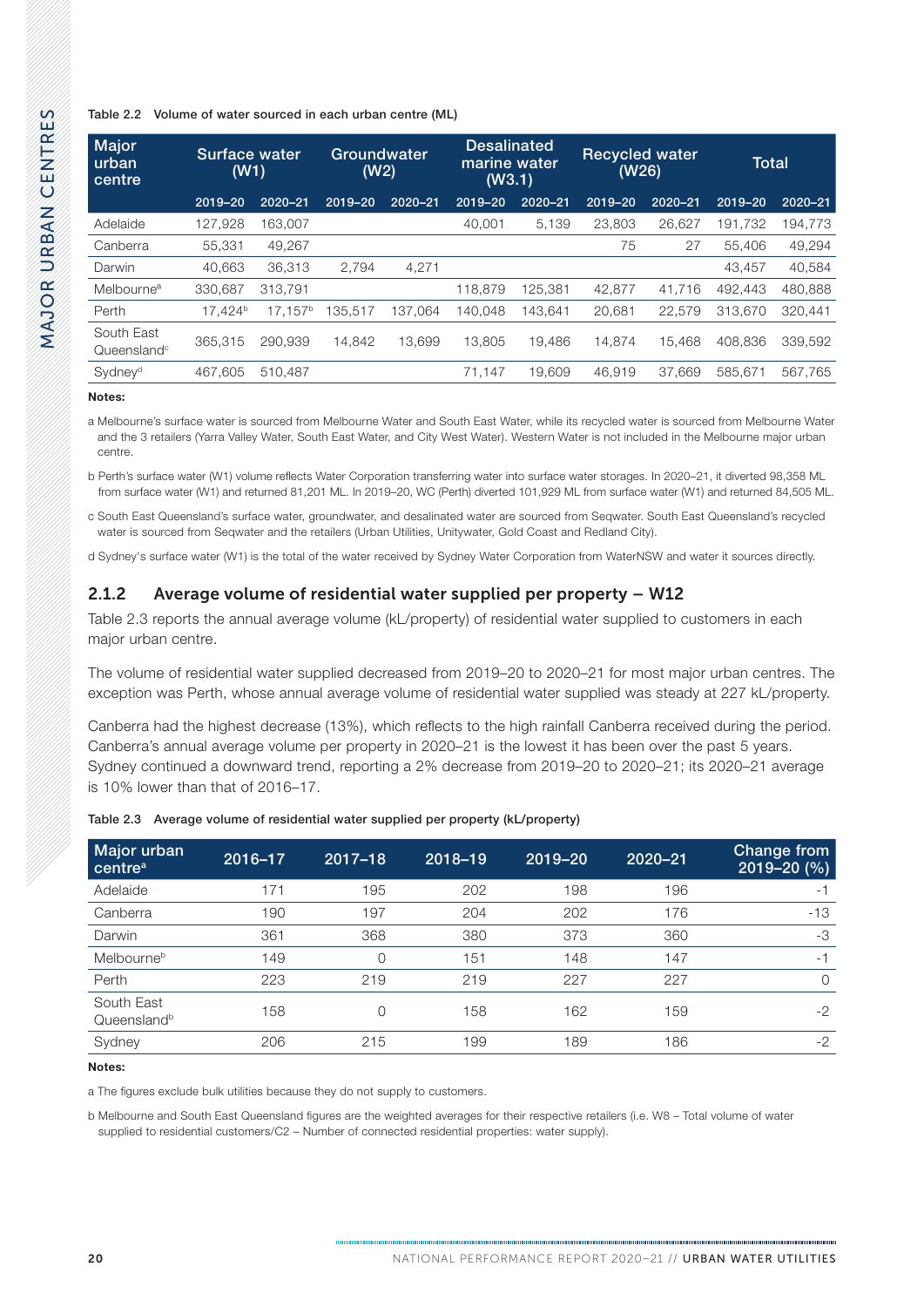### 2.1.3 Total volume of recycled water supplied – W26

Table 2.4 reports the total volume (ML) of recycled water supplied to customers (W26), aggregated by major urban centre. Unlike W4 (volume of water sourced from recycling plants), W26 includes all recycled water supplied for various uses.

Total recycled water supply across the major urban centres decreased by 3% from 2019–20, but it is still 8% higher than 2017–18 levels. Adelaide and Perth increased their supply of recycled water (by 12% and 9%, respectively), while Sydney had the largest decrease in volume (9,250 ML). Darwin did not supply any recycled water to customers in this reporting year.

See [Section 3.2](#page--1-0) for recycled water supplied by all utilities.

| Major urban<br>  centre               | $2016 - 17a$ | $2017 - 18$ | 2018-19 | 2019-20 | $2020 - 21$ | Change from<br>$2019 - 20(%)$ |
|---------------------------------------|--------------|-------------|---------|---------|-------------|-------------------------------|
| Adelaide                              | 21,316       | 26,564      | 30,533  | 23,803  | 26,627      | 12                            |
| Canberra                              | 4.404        | 77          | 60      | 75      | 27          | $-64$                         |
| Darwin                                | 541          | 451         | 488     | 0       | 0           | $\Omega$                      |
| Melbourneb                            | 32,442       | 38,147      | 45,535  | 42,877  | 41,716      | $-3$                          |
| Perth                                 | 9,568        | 12.100      | 9.817   | 20.681  | 22,579      | 9                             |
| South East<br>Queensland <sup>b</sup> | 14,755       | 13.056      | 15.445  | 14.874  | 15.468      | 4                             |
| Sydney                                | 38,339       | 42,833      | 44,020  | 46.919  | 37,669      | $-20$                         |

Table 2.4 Total volume of recycled water supplied (ML)

Notes:

a Data for 2016–17 were sourced from the 2016–17 published NPR, as the definition of W26 changed from 2017–18.

b Melbourne and South East Queensland figures for W26 are the aggregated figures for the bulk utility and the retailers.

### 2.2 Pricing

### 2.2.1 Total typical residential bill – P8

[Table 2.5](#page-3-0) reports the total typical residential bill (\$) for water supply and wastewater in each major urban centre.

All major urban centres reported a decrease in total typical residential bill for 2020–21 with Adelaide reporting the largest decrease (17.9%). In real terms, total typical residential bills for Canberra, Darwin, Melbourne and Sydney in 2020–21 are lower than 2016–17 levels.

Customers in Melbourne and Sydney had the lowest typical residential bill across all major urban centres (\$1,022), while those in Darwin had the highest, continuing the pattern seen in previous years.

See [Section 4.1](#page--1-0) for the typical bills charged by all utilities.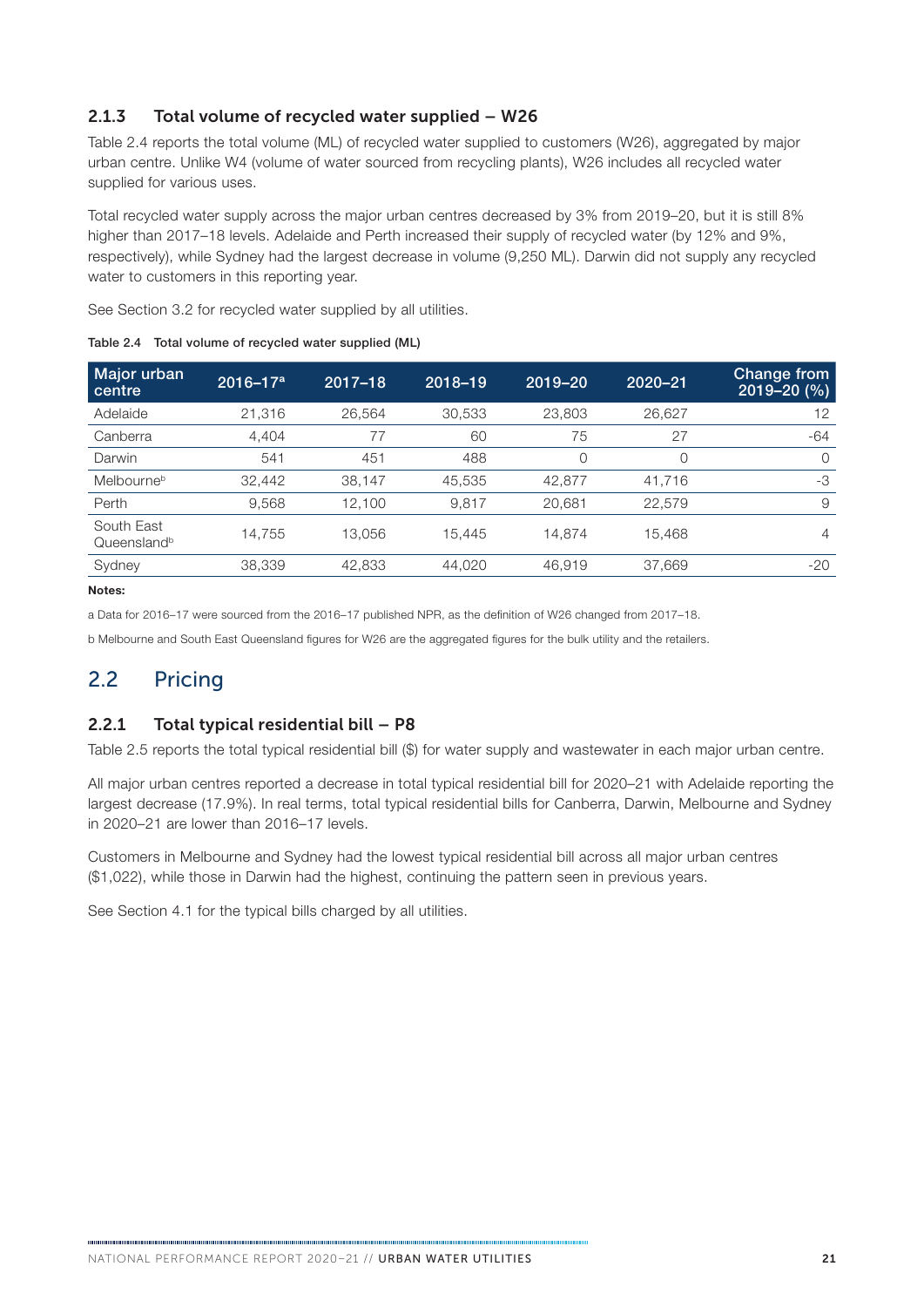#### <span id="page-3-0"></span>Table 2.5 Total typical residential bill (\$)

| Major urban<br>centre <sup>a</sup>    | 2016-17 | $2017 - 18$ | 2018-19 | 2019-20 | $2020 - 21$ | Change from<br>$2019 - 20$ (%) |
|---------------------------------------|---------|-------------|---------|---------|-------------|--------------------------------|
| Adelaide                              | 1,243   | 1,330       | 1,355   | 1,337   | 1,098       | $-17.9$                        |
| Canberra                              | 1,212   | 1,223       | 1,175   | 1,189   | 1,100       | $-7.5$                         |
| Darwin                                | 1,916   | 1,905       | 1,917   | 1,887   | 1,831       | $-3.0$                         |
| Melbourneb                            | 1.070   | 1,064       | 1,035   | 1.027   | 1,022       | $-0.5$                         |
| Perth                                 | 1.479   | 1.533       | 1,593   | 1,632   | 1,598       | $-2.1$                         |
| South East<br>Queensland <sup>b</sup> | 1,425   | 1.466       | 1.472   | 1,512   | 1.503       | $-0.6$                         |
| Sydney                                | 1,158   | 1,180       | 1,135   | 1,141   | 1,022       | $-10.4$                        |

Notes:

a The figures exclude bulk utilities as they do not supply to customers.

b Melbourne and South East Queensland figures are the weighted average of the retail utilities (i.e. P3 – Typical residential bill: water supply/C2 – Number of connected residential properties: water supply and P6 – Typical residential bill: wastewater/C6 – Number of connected residential properties: wastewater).

### 2.3 Environment

### 2.3.1 Total net greenhouse gas emissions per 1,000 properties – E12

The contribution of the utilities' operations to greenhouse gas (GHG) emissions (t  $CO<sub>2</sub>$  equivalent/1,000 properties), aggregated by major urban centre, is reported in Table 2.6.

Emissions decreased for most of the major cities, and the highest decrease in emissions occurred in Canberra (41%).

Perth continued to report the highest net greenhouse gas emissions per 1,000 properties, which correlates with the high percentage of water sourced from desalination in that city.

See [Section 8.1](#page--1-0) for total net greenhouse gas emissions by all utilities.

| 2016-17                  | $2017 - 18$ | 2018-19          | 2019-20 | $2020 - 21$ | Change from<br>$2019 - 20$ (%) |
|--------------------------|-------------|------------------|---------|-------------|--------------------------------|
| 250                      | 285         | 434              | 332     | 342         | 3                              |
| 242                      | 268         | 363              | 331     | 196         | $-41$                          |
| 179                      | 229         | 215              | 213     | 199         | $-7$                           |
| 268                      | 243         | 249              | 278     | 249         | $-10$                          |
| 828                      | 754         | 510              | 701     | 695         | $-1$                           |
| $\overline{\phantom{a}}$ | 179         | 200 <sup>c</sup> | 204     | 205         | O                              |
| 176                      | 173         | 180              | 175     | 169         | -3                             |
|                          |             |                  |         |             |                                |

Table 2.6 Total net greenhouse gas emissions per 1,000 properties (t CO<sub>2</sub> equivalent/1,000 properties)

#### Notes:

a Melbourne figures are the weighted average of the 3 retailers (i.e. E12/C4 – Total connected properties) and Melbourne Water. Melbourne Water's emissions are calculated based on the total connected properties of the 3 retailers.

b South East Queensland figures are the weighted average of the retailers (i.e. E12/C4 – Total connected properties).

c Gold Coast did not report against this indicator in 2017–18.

d No data were available for South East Queensland in 2016–17.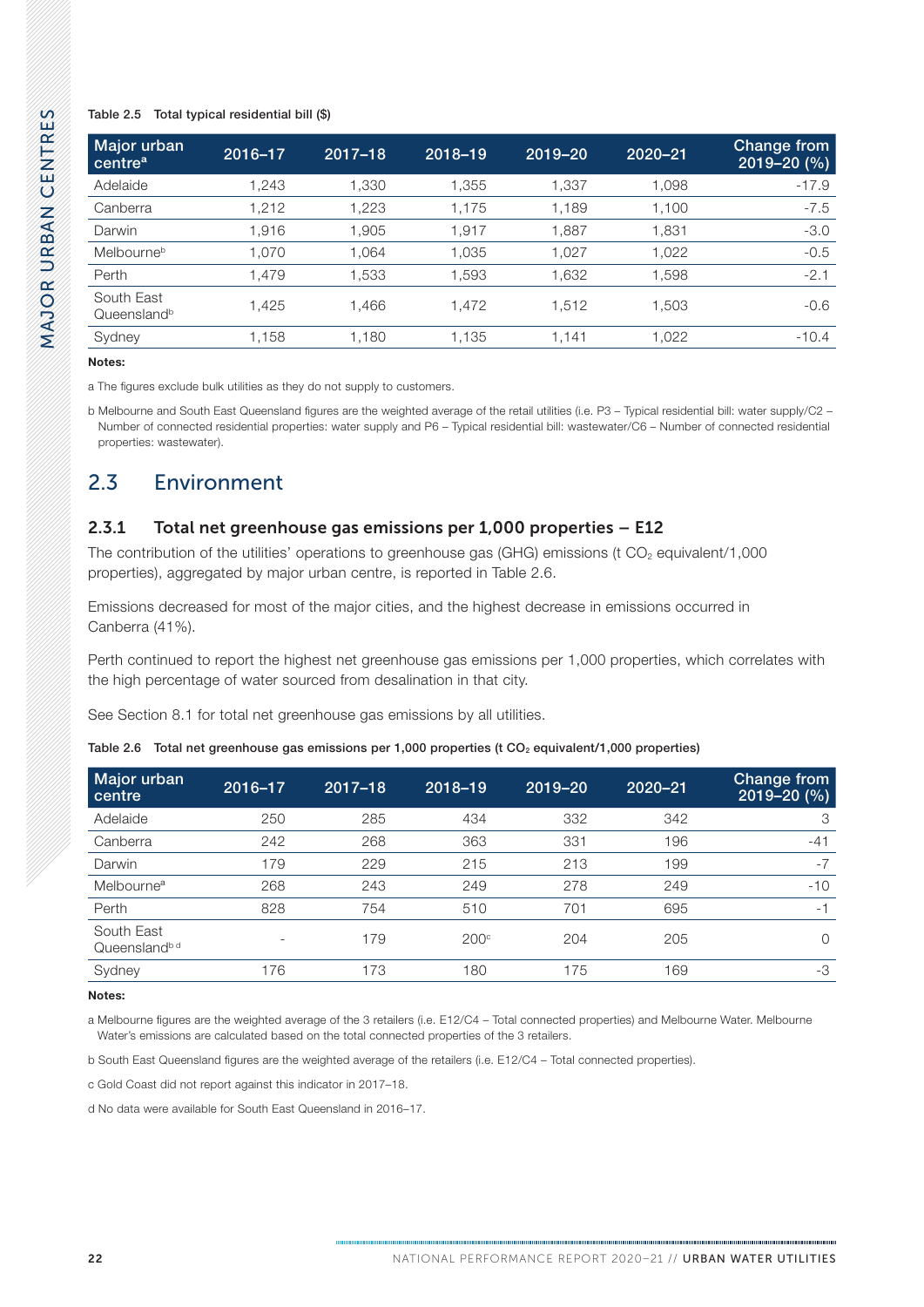### 2.4 Finance

### 2.4.1 Combined operating cost per property: water supply and wastewater – F13

Table 2.7 reports the combined operating cost (\$/property) of the utilities' water and sewerage operations, aggregated by major urban centre.

In real terms, combined operating costs per property decreased for all major urban centres except Adelaide, which reported a 3% increase. Darwin, which experienced a large increase in from 2018–19 to 2019–20 due to changes in corporate overheads and COVID-19, reported a decrease of 6% in 2020–21. Canberra and Sydney also reported large decreases (10% and 9%, respectively).

See [Section 5.3](#page--1-0) for combined operating cost for all utilities.

| Major urban<br>centre <sup>a</sup> | $2016 - 17a$ | $2017 - 18a$ | 2018-19 | 2019-20 | $2020 - 21$ | Change from<br>$2019 - 20(%)$ |
|------------------------------------|--------------|--------------|---------|---------|-------------|-------------------------------|
| Adelaide                           | 580          | 573          | 601     | 546     | 561         | 3                             |
| Canberra <sup>b</sup>              | 1,046        | 965          | 1,014   | 965     | 873         | $-10$                         |
| Darwin                             | 1,026        | 963          | 912     | 1,215   | 1,147       | $-6$                          |
| Melbourne                          | 960          | 932          | 940     | 934     | 898         | $-4$                          |
| Perth                              | 626          | 628          | 564     | 631     | 603         | $-4$                          |
| South East<br>Queensland           | 1,136        | 1.164        | 1.201   | 1,234   | 1.183       | $-4$                          |
| Sydney <sup>c</sup>                | 718          | 695          | 741     | 743     | 677         | -9                            |

Table 2.7 Combined operating cost: water supply and wastewater (\$/property)

Notes:

a Data for 2017–18 and later are equal to F13; for 2016–17 the data are equal to F11 – Operating cost per property: water supply plus F12 – Operating cost per property: wastewater.

b Canberra figures for 2016–17 include a water abstraction charge and a utilities network facility tax.

c Sydney figures are for Sydney Water and include the bulk water purchases from WaterNSW.

### 2.4.2 Total capital expenditure: water supply and wastewater – F16

Table 2.8 reports the combined capital expenditure (\$000s) related to the utilities' water and sewerage operations, aggregated by major urban centre.

The sum of total capital expenditure for water supply and wastewater across all capital cities decreased slightly from 2019–20 to 2020–21, and all but one major urban centre reported a decrease in total capital expenditure. The largest decreases were reported by Adelaide (17%) and Canberra (16%), who both reported large increases in the previous year. The only major urban centre to report an increase was Melbourne with 4%.

See [Section 5.1](#page--1-0) for combined capital expenditure for all utilities.

Table 2.8 Total capital expenditure: water supply and wastewater (\$000s)

| Major urban<br>centre    | 2016-17 | $2017 - 18$ | 2018-19   | 2019-20   | $2020 - 21$ | Change from<br>$2019 - 20(%)$ |
|--------------------------|---------|-------------|-----------|-----------|-------------|-------------------------------|
| Adelaide                 | 283,968 | 219,630     | 290,238   | 345,599   | 285,502     | $-17$                         |
| Canberra                 | 97,968  | 92,001      | 90,764    | 103,819   | 87,233      | $-16$                         |
| Darwin                   | 23.733  | 47,625      | 34,479    | 20,802    | 20,568      | $-1$                          |
| Melbourne                | 845,012 | 917,356     | 999,332   | 1,050,558 | 1,089,687   | $\overline{4}$                |
| Perth                    | 464,259 | 495,224     | 474,939   | 405,194   | 371.371     | -8                            |
| South East<br>Queensland | 600,920 | 622.745     | 708.323   | 837.105   | 827,771     | -1                            |
| Sydney                   | 691,690 | 846,968     | 1,194,870 | 1,030,995 | 988,592     | $-4$                          |

Note: Melbourne, South East Queensland and Sydney figures are the aggregate for the bulk utility and the respective retailers.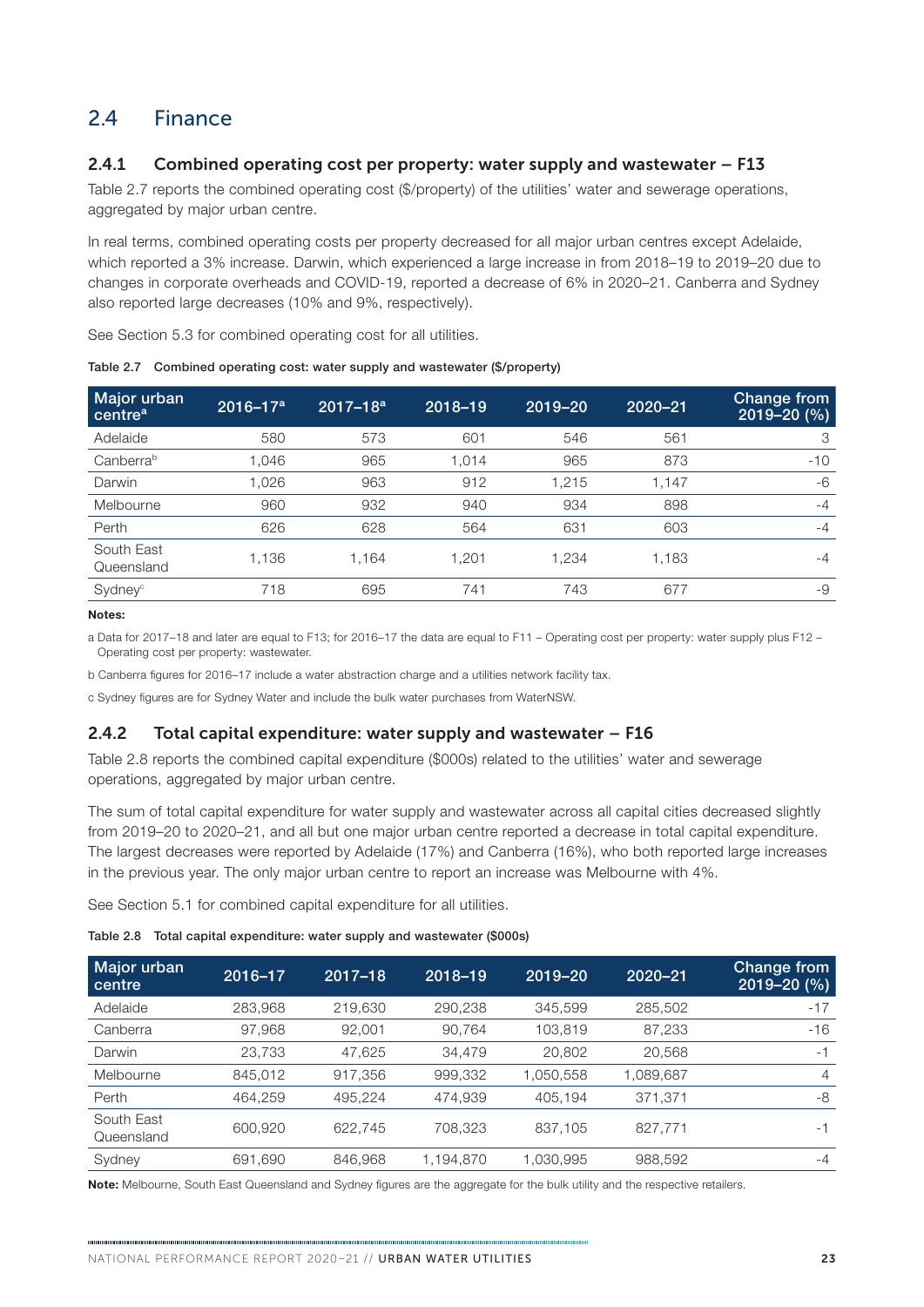## 2.5 Customers

### 2.5.1 Total water and sewerage complaints per 1,000 properties – C13

Table 2.9 reports the total number of complaints per 1,000 properties received by utilities for water and sewerage services, aggregated by major urban centre.

Four out of the 7 major urban centres experienced improved customer satisfaction (based on complaints as an indicator of satisfaction) with a decrease in the number of complaints received in 2020–21. Perth had the lowest levels of complaints with 0.6 total water and sewerage complaints per 1,000 properties, and Canberra had the largest decrease in complaints (35%).

Perth, Sydney, and South East Queensland also experienced an improvement in customer satisfaction.

See [Section 6.2](#page--1-0) for water and sewerage complaints for all utilities.

| Major urban<br>centre    | 2016-17 | $2017 - 18$      | 2018-19 | 2019-20 | $2020 - 21$ | Change from<br>$2019 - 20(%)$ |
|--------------------------|---------|------------------|---------|---------|-------------|-------------------------------|
| Adelaide <sup>a</sup>    | 2.5     | 2.5              | 2.1     | 2.2     |             |                               |
| Canberra                 | 4.3     | 3.7              | 2.8     | 3.4     | 2.2         | -35                           |
| Darwin                   | 85.1    | 68.4             | 60.4    | 50.9    | 59.2        | 16                            |
| Melbourne                | 6.3     | 6.2              | 6.9     | 6.9     | 7.7         | 11                            |
| Perth                    | 0.8     | 1.2              | 0.8     | 0.8     | 0.6         | $-25$                         |
| South East<br>Queensland | 5.1     | 5.2 <sup>b</sup> | 5.3     | 5.7     | 5.7         | $-1$                          |
| Sydney                   | 2.1     | 2.2              | 2.4     | 2.1     | 2.0         | $-5$                          |

Table 2.9 Total number of water and sewerage complaints per 1,000 properties (complaints/1,000 properties)

Notes:

a No data were available for Adelaide in 2020–21.

b Logan did not report against this indicator before 2017–18.

### 2.5.2 Average duration of an unplanned interruption: water supply – C15

[Table 2.10](#page-6-0) reports the average duration (minutes) of unplanned interruptions to water supply in a utility's operation, aggregated by major urban centre.

Adelaide and Melbourne were the only 2 major urban centres that had a decrease in the average duration of unplanned interruptions to water supply (by 8% and 3%, respectively). Those cities are at levels lower than their 2016–17 reporting year.

The highest increase was reported by Perth, which had a 26% increase in the average duration of unplanned interruptions for water. Perth experienced an increased number of burst mains in 2020–21, which incurred relatively longer repair times.

Darwin had major unplanned interruptions in 2020–21.

See [Section 6.1](#page--1-0) for unplanned interruption to water supply for all utilities.